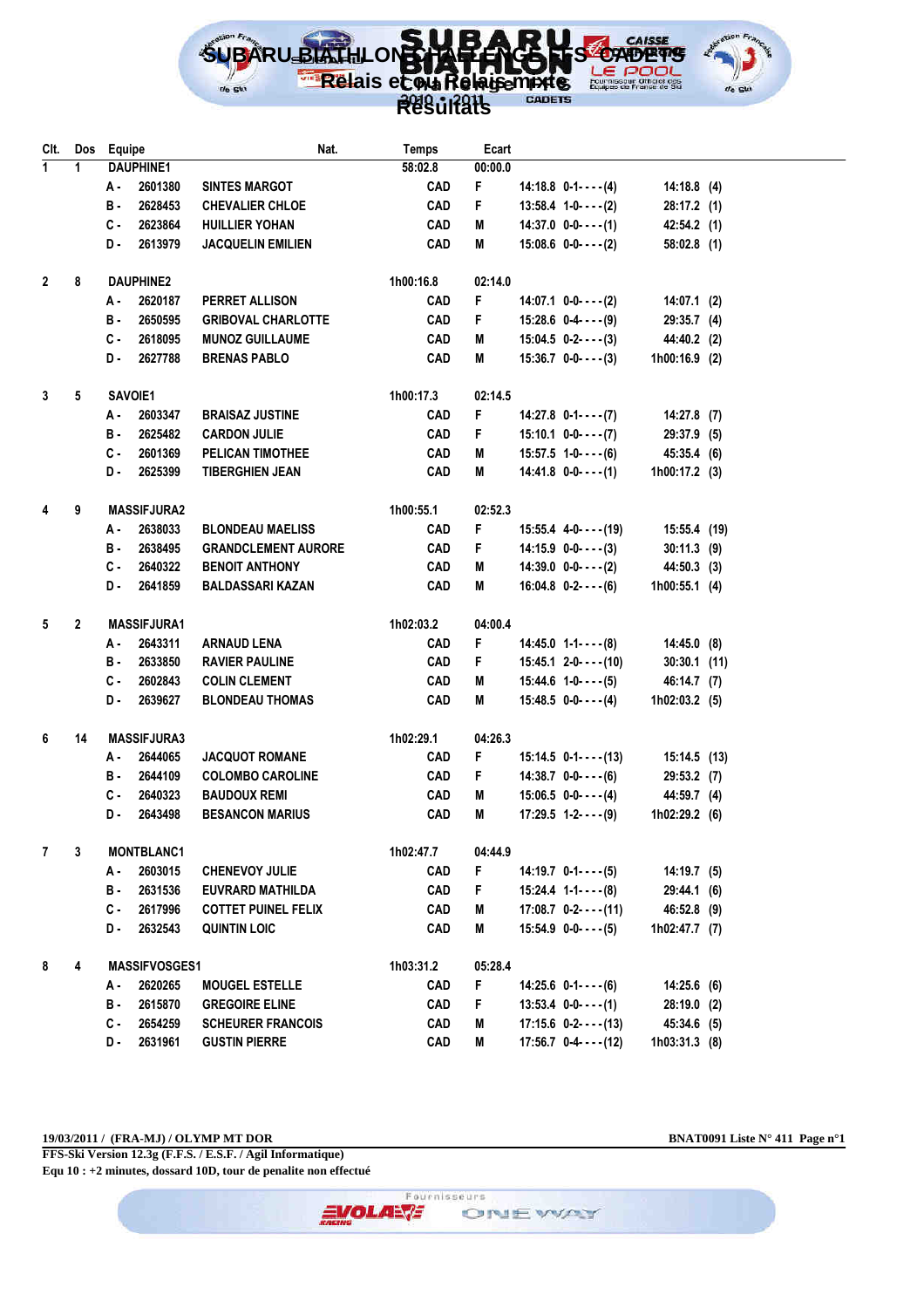| CIt. | Dos | Equipe               | Nat.                           | <b>Temps</b> | Ecart   |                                |                |  |
|------|-----|----------------------|--------------------------------|--------------|---------|--------------------------------|----------------|--|
| 9    | 12  | SAVOIE2              |                                | 1h03:53.0    | 05:50.2 |                                |                |  |
|      |     | 2619600<br>А.        | <b>DUNAND MANON</b>            | <b>CAD</b>   | F       | $15:33.0$ $0-2---(15)$         | $15:33.0$ (15) |  |
|      |     | 2356377<br>в.        | <b>SIMON JULIA</b>             | <b>CAD</b>   | F.      | $14:21.2$ $0-2-(-4)$           | 29:54.2 (8)    |  |
|      |     | С.<br>2615424        | <b>GENTIL BRUCE</b>            | <b>CAD</b>   | M       | $16:56.4$ $0-1-\cdots(8)$      | 46:50.6 (8)    |  |
|      |     | 2620094<br>D-        | PERSONNAZ EMILIEN              | <b>CAD</b>   | M       | $17:02.4$ $1-0$ - $\cdots$ (7) | 1h03:53.0 (9)  |  |
| 10   | 13  | <b>DAUPHINE3</b>     |                                | 1h06:00.9    | 07:58.1 |                                |                |  |
|      |     | 2620164<br>А -       | <b>GAILLARD LUMI</b>           | <b>CAD</b>   | F       | $15:22.1$ $2-1$ $2-1$ $(14)$   | 15:22.1 (14)   |  |
|      |     | 2623324<br>в.        | <b>FERRAND PAULINE</b>         | <b>CAD</b>   | F.      | $16:02.4$ $0-1$ ---(13)        | $31:24.5$ (14) |  |
|      |     | 2631642<br>C -       | <b>ROUX BAPTISTE</b>           | <b>CAD</b>   | M       | $17:05.8$ $1-0$ - $(10)$       | 48:30.3 (12)   |  |
|      |     | 2640118<br>D-        | <b>SALACROUP REMI</b>          | <b>CAD</b>   | M       | $17:30.5$ 2-1- $\cdots$ (10)   | 1h06:00.8 (10) |  |
| 11   | 6   | <b>LYONNAIS1</b>     |                                | 1h06:53.0    | 08:50.2 |                                |                |  |
|      |     | 2613469<br>А.        | <b>HEYMANN LEYLA</b>           | <b>CAD</b>   | F       | $14:54.0$ 0-0- - - - (11)      | 14:54.0 (11)   |  |
|      |     | 2625549<br>в.        | <b>GUDIN MALORY</b>            | <b>CAD</b>   | F.      | $16:31.5$ $0-1-\cdots(19)$     | $31:25.5$ (15) |  |
|      |     | C -<br>2614419       | <b>LYAUDET HUGO</b>            | <b>CAD</b>   | Μ       | $16:33.4$ $0-1$ ----(7)        | 47:58.9 (11)   |  |
|      |     | D.<br>2620882        | <b>MICHEL ANTOINE</b>          | <b>CAD</b>   | M       | $18:54.1$ $4-1-(-18)$          | 1h06:53.0 (11) |  |
| 12   | 10  | <b>MONTBLANC2</b>    |                                | 1h07:26.9    | 09:24.1 |                                |                |  |
|      |     | 2324391<br>А.        | <b>GASNER TAVERNIER MARINE</b> | <b>CAD</b>   | F       | $13:56.6$ 0-0- $\cdots$ (1)    | $13:56.6$ (1)  |  |
|      |     | в.<br>2624204        | <b>HEDELINE LEA</b>            | <b>CAD</b>   | F       | $16:17.5$ $1-3---(17)$         | $30:14.1$ (10) |  |
|      |     | C -<br>2632131       | PERRILLAT MONET GUILLAUME      | <b>CAD</b>   | Μ       | $17:14.1$ $1-3-(-12)$          | 47:28.2 (10)   |  |
|      |     | D-<br>2622817        | <b>GAILLARD ANTONIN</b>        | <b>CAD</b>   | M       | $19:58.7$ 4-3- $\cdots$ (21)   | 1h07:26.9 (12) |  |
| 13   | 16  | SAVOIE3              |                                | 1h07:57.3    | 09:54.5 |                                |                |  |
|      |     | А -<br>2356374       | <b>CHAVENT AMELIE</b>          | <b>CAD</b>   | F       | $14:46.7$ $1-0$ - $\cdots$ (9) | 14:46.7 (9)    |  |
|      |     | 2631427<br>в.        | <b>DEGRANGE MANON</b>          | <b>CAD</b>   | F       | $16:03.5$ $1-3-(-15)$          | $30:50.2$ (12) |  |
|      |     | 2618479<br>С.        | <b>ACHARD BAPTISTE</b>         | <b>MIN</b>   | Μ       | $18:48.6$ 3-2- $\cdots$ (20)   | 49:38.8 (14)   |  |
|      |     | 2631432<br>D-        | <b>HUYSSEN CLEMENT</b>         | <b>CAD</b>   | M       | $18:18.5$ 2-2- $\cdots$ (15)   | 1h07:57.3 (13) |  |
| 14   | 19  | SAVOIE4              |                                | 1h08:14.1    | 10:11.3 |                                |                |  |
|      |     | 2637325<br>А.        | <b>BE LOUISE</b>               | <b>CAD</b>   | F       | $16:46.2$ $1-1-\cdots(23)$     | 16:46.2 (23)   |  |
|      |     | 2631420<br>в.        | <b>HOURS BERANGERE</b>         | <b>CAD</b>   | F       | $15:46.4$ 0-1----(11)          | 32:32.6 (17)   |  |
|      |     | 2631433<br>С.        | <b>ANDRE AMEDEE</b>            | <b>CAD</b>   | Μ       | $17:31.8$ $0-2---(15)$         | 50:04.4 (17)   |  |
|      |     | 2633291<br>D-        | <b>MENOTTO THEO</b>            | <b>CAD</b>   | M       | $18:09.7$ 0-0- $-(-14)$        | 1h08:14.1 (14) |  |
| 15   | 22  | SAVOIE5              |                                | 1h08:48.0    | 10:45.2 |                                |                |  |
|      |     | 2628147<br>А.        | <b>FERRAND LAURA</b>           | <b>CAD</b>   | F.      | $16:43.9$ $2-3---(22)$         | 16:43.9 (22)   |  |
|      |     | в.<br>2632111        | <b>MATHELET ANGELIQUE</b>      | <b>CAD</b>   | F.      | $15:57.5$ 0-2----(12)          | 32:41.4 (18)   |  |
|      |     | C -<br>2633051       | <b>NIVAULT FABIEN</b>          | <b>CAD</b>   | M       | $18:33.2$ $0-1-(-19)$          | 51:14.6 (19)   |  |
|      |     | D-<br>2600716        | <b>ROLLAND TANGUY</b>          | <b>CAD</b>   | M       | $17:33.4$ $0-1$ - - - - (11)   | 1h08:48.0 (15) |  |
| 16   | 11  | <b>MASSIFVOSGES2</b> |                                | 1h09:00.2    | 10:57.4 |                                |                |  |
|      |     | А.<br>2619673        | <b>THOMAS MORGANE</b>          | <b>CAD</b>   | F       | $14:50.1$ 0-2- - - - (10)      | $14:50.1$ (10) |  |
|      |     | в.<br>2637767        | <b>BASTIEN JUDITH</b>          | <b>CAD</b>   | F       | $14:31.5$ 0-0- $\cdots$ (5)    | $29:21.6$ (3)  |  |
|      |     | $c -$<br>2654183     | <b>LECOMTE TOM</b>             | <b>CAD</b>   | M       | $19:39.9$ $2-3-(-23)$          | 49:01.5 (13)   |  |
|      |     | D.<br>2626214        | <b>SELLIER MALLIGAN</b>        | <b>CAD</b>   | M       | $19:58.7$ 2-1- $\cdots$ (21)   | 1h09:00.2 (16) |  |
| 17   | 18  | <b>MONTBLANC4</b>    |                                | 1h09:00.7    | 10:57.9 |                                |                |  |
|      |     | 2637958<br>А -       | <b>AVRILLON ANAELLE</b>        | <b>CAD</b>   | F       | $15:36.0$ $0-5$ - $--(17)$     | 15:36.0 (17)   |  |
|      |     | в.<br>2637357        | LE NEVE LAURETTE               | <b>CAD</b>   | F.      | $17:10.6$ 0-4- $\cdots$ (21)   | 32:46.6 (19)   |  |
|      |     | С.<br>2604706        | <b>MARET LOUIS</b>             | <b>CAD</b>   | M       | $19:02.4$ 3-1- $\cdots$ (21)   | 51:49.0 (22)   |  |
|      |     | D.<br>2631839        | PIERRU FLORIAN                 | <b>CAD</b>   | M       | $17:11.6$ $0-0---(8)$          | 1h09:00.6 (17) |  |
|      |     |                      |                                |              |         |                                |                |  |

**FFS-Ski Version 12.3g (F.F.S. / E.S.F. / Agil Informatique) Equ 10 : +2 minutes, dossard 10D, tour de penalite non effectué**